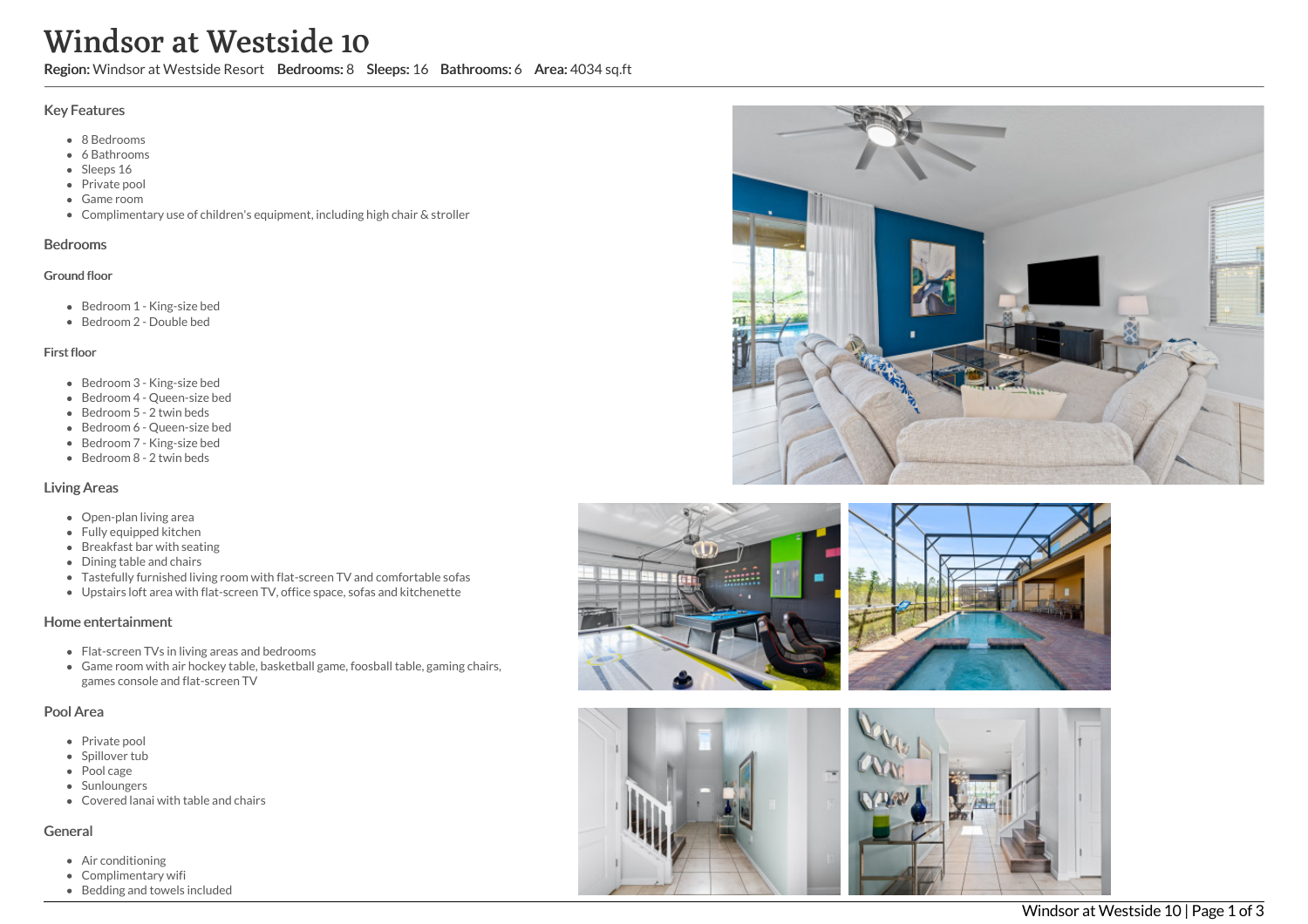$\bullet$  Private parking

#### Laundry Room

- Washer and dryer
- Ironing board and iron

# Children's equipment

- High chair (complimentary)
- Stroller (complimentary)
- Pack and play (complimentary)
- Crib (available for hire)

# Resort facilities

The prestigious Windsor at Westside community is conveniently located just a few miles from all of the top Orlando attractions including Disney World, Universal Studios and SeaWorld. Guests at this resort will benefit from full access to an extensive range of on-site amenities including an olympic-size swimming pool with a lazy river and a spacious sundeck; kids will enjoy the toddler pool and the splash fountains, whilst the adults can relax on the poolside beach. For a more active holiday, there is a games room, a fitness suite and multiple sports courts. After a busy day at the parks, guests can relax at the movie theater, have a drink at the clubhouse or visit the vast selection of on-site restaurants, shops and entertainment facilities.

# Places of interest

- Airport 30 miles
- Shopping (Disney Springs) 12 miles
- Disney World 8 miles
- Seaworld 17 miles
- Universal Studios 21.5 miles
- Legoland 30 miles
- Beaches (Cocoa Beach) 76 miles